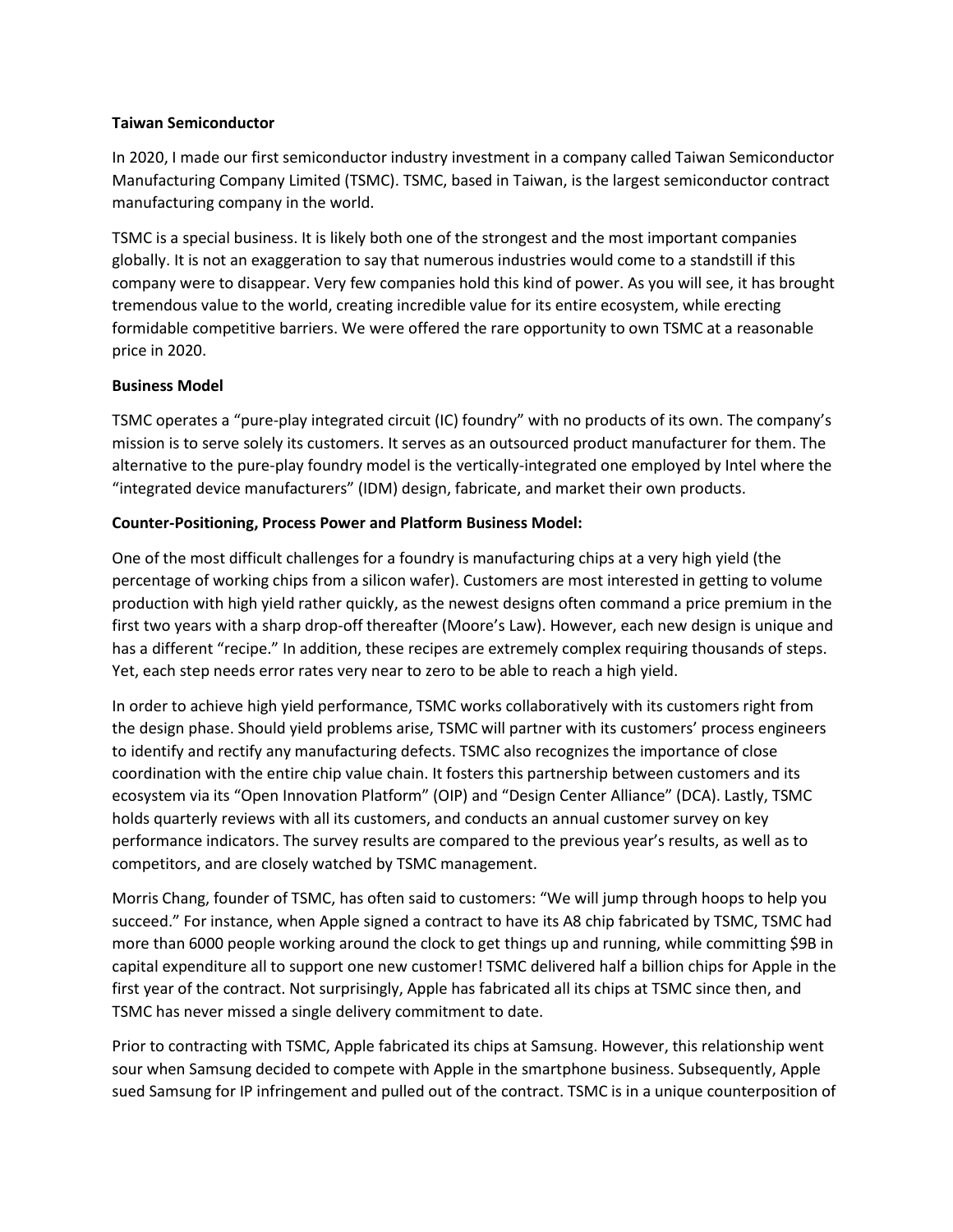earning the customer's trust from day one by promising not to make any products of its own. No other foundry has earned such a strong reputation of trust to date.

TSMC's strong customer service orientation has created a powerful self-reinforcing flywheel that leads to more customers choosing TSMC, which in turn results in incrementally improved process knowledge for TSMC, which then further reinforces its manufacturing leadership. Morris Chang had the foresight to recognize that TSMC's technology and manufacturing were intrinsically tied to being client-driven. He formulated the TSMC vision, by which TSMC continues to be led today:

*Our [vision](https://www.tsmc.com/english/aboutTSMC/mission#:~:text=Our%20vision%20is%20to%20be,force%20in%20the%20semiconductor%20industry.) is to be the most advanced and largest technology and foundry services provider to fabless companies and IDMs, and in partnership with them, to forge a powerful competitive force in the semiconductor industry. To realize our vision, we must have the following strengths:*

- *Be a technology leader, competitive with the leading IDMs*
- *Be the manufacturing leader*
- *Be the most reputable, service-oriented, and maximum-total-benefits silicon foundry*

At the time of its founding in 1985, TSMC's pure-play model was viewed with skepticism by nearly everyone in the industry. For the first fifteen years, TSMC's manufacturing process (process technology) was consistently two to three generations behind industry leaders, all of whom were IDMs. It seemed inconceivable that TSMC could catch up to the IDMs on process technology without being vertically integrated with the design process. However, by 2000, despite the initial disadvantage, TSMC was able to close the gap with all foundries, including that of Intel. Today, TSMC now possesses process technology leadership that has become increasingly hard for even a juggernaut such as Intel to catch up to.

TSMC process leadership has benefitted from the need to coevolve alongside its most cutting-edge customer's technology roadmap. As an example, consider the case of TSMC and Apple again. Apple became a fabless company when it acquired P.A. Semi in 2008 to design chips for all its future mobile devices. Apple's business model of having a new product launched annually, which included a new Apple chip fabricated by TSMC beginning in 2014, left TSMC with no choice but to quickly reach high yield performance to stay in lockstep with Apple's product roadmap. As a result, TSMC has consistently advanced its process technology since 2014—from 20 nm node in 2014, to 16 nm node in 2015, to 10 nm node in 2016, to 7nm node in 2017, and to 5 nm node in 2019. In contrast, Intel has been stuck on its 14 nm node since 2014 and has been having trouble getting its 10 nm node, equivalent to TSMC's 7nm node, to volume production for several years now.

At this point, replicating TSMC's process leadership is extremely difficult. This is a result of a long period of sustained evolutionary advance that only comes through bottom-up trial-and-error on differing designs across a large number of customers. No other foundry, including Intel, has had the benefit of such experience. Furthermore, the fundamental tenets of the process are not even formally codified but are part of tacit organizational knowledge at TSMC. It is fair to say that even TSMC does not have a full, top-down understanding of what they have created.

As a result of TSMC's process leadership, they have not only created a strong competitive barrier but also created enormous benefits for its customers by helping them shorten design time, shorten time-tovolume, shorten time-to-market, and ultimately shorten time-to-revenue. Over 500 fabless companies,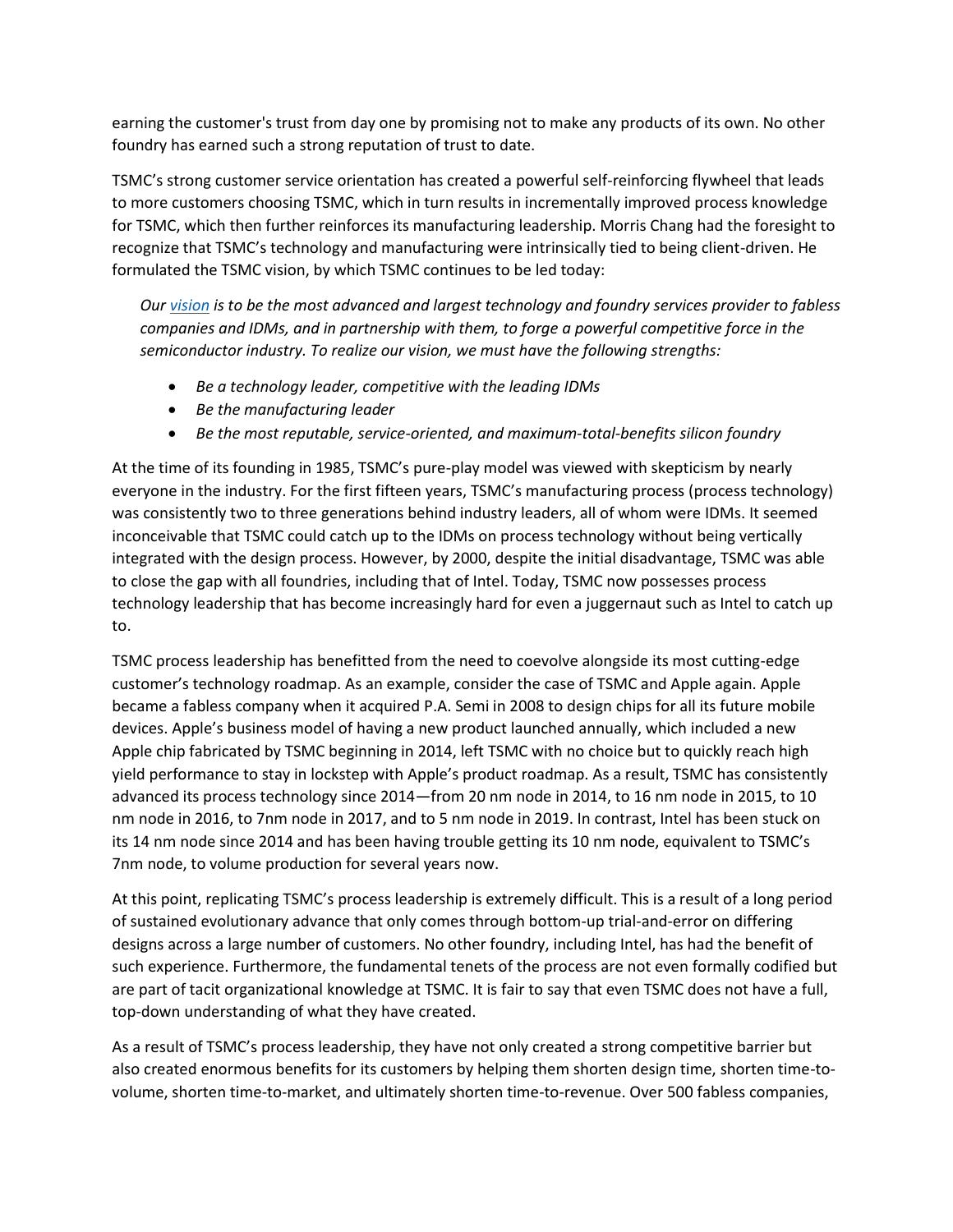including companies such as Apple, Broadcom, Qualcomm, and Nvidia, rely on TSMC today. Fabless companies are asset light, generate high amounts of free cash flow, and command strong valuation multiples, as they outsource their capital expenditures to TSMC. The total value created by TSMC's customers on TSMC's "platform" is far higher than the value captured by TSMC itself. Even though the "platform" business model has only been recognized recently, TSMC, was the first hyper-scalar platform business

## **Pricing Power:**

Historically, the semiconductor industry has been a cyclical one with major booms and busts. During an up-cycle customers face the challenge of being turned away from IDM contract manufacturers, as the IDM's would rather devote more of their scarce capacity for their own products.

In contrast, when customers choose TSMC as a sole-source contract manufacturer, TSMC guarantees capacity through the entire cycle. Taking it further, TSMC also offers capacity "flexibility" to its solesource customers even if it comes at a high personal cost (to TSMC). Flexibility is defined as follows:

- The degree to which volume changes by customers are allowed.
- The ability to change the process recipe in the fabrication phase.
- The ability to change ship dates.
- The degree to which customers can make real time changes in production environment
- The ability to hold or cancel a job in process

In contrast to TSMC, many of its competitors "freeze" orders at a certain point in time beyond which no modifications are accepted in order to prevent uncertainties in their production system. As a result of being a sole-source vendor, TSMC has consistently been able to command pricing power.

Despite the advantages of flexible and guaranteed capacity, it may seem that a customer could gain a pricing advantage by choosing multiple foundries for a specific design. However, any such price advantage would be easily offset by the high engineering overhead to support another foundry and the resulting yield differences.

For the sake of argument, imagine AMD, a TSMC sole-source customer, split orders for its 7nm chips between TSMC and Samsung. Further, suppose that partway through the production, AMD discovers that Samsung's foundry is having yield problems. AMD would not be able to then move its orders to TSMC's foundry. Given that TSMC does not guarantee capacity for non-sole-source customers, TSMC is likely to give away the excess 7nm capacity (that AMD decided to dual-source) to another vendor. In this scenario, AMD would not only end up paying twice to have the 7nm chips designed, as the 7nm process for Samsung and TSMC differ significantly, but it would also end up with lower production. By the time it ramps up on TSMC, it could take years - by which point the price premium on the design may have completely eroded (Moore's Law).

The price premium for having TSMC as a sole-source is relatively small. Let's again consider Apple. They recently booked TSMC's entire 5nm production capacity for their chips for the next generation of iPhones, iPads, and Mac products. A 5nm wafer costs ~\$17,000, and a typical wafer may yield 500-1000